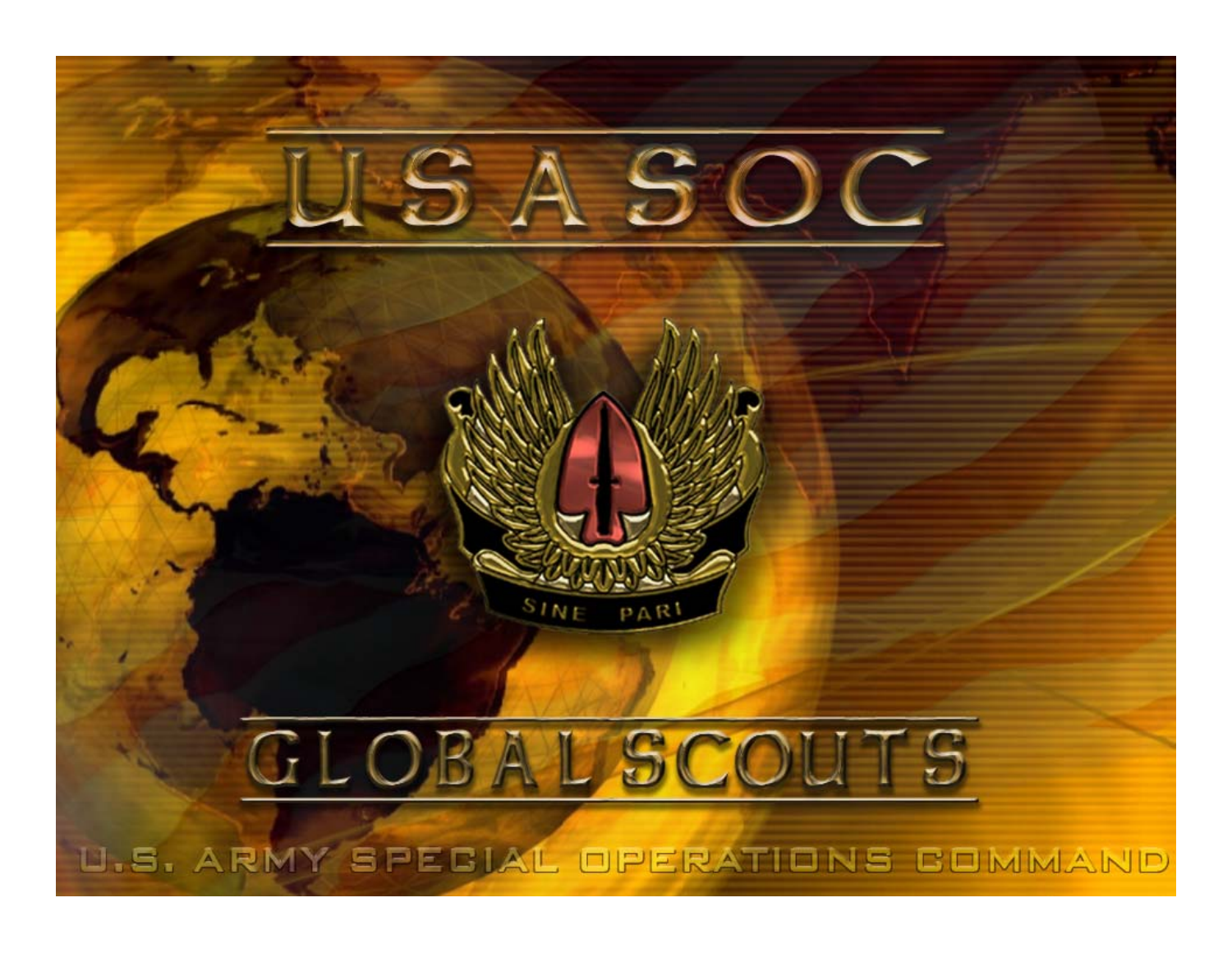

**Colonel Charles Cleveland**

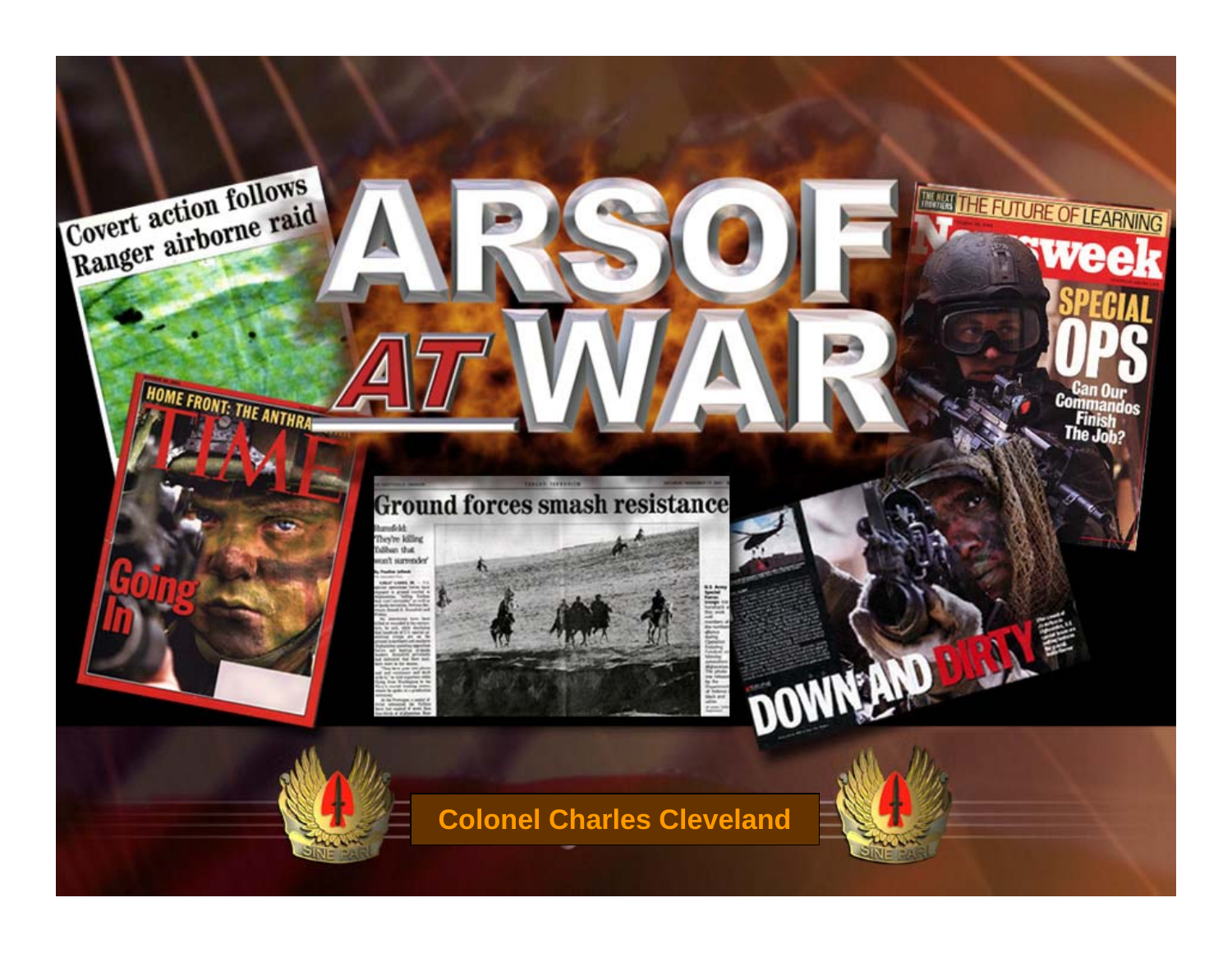#### **Command Relationships Command Relationships USASOC**

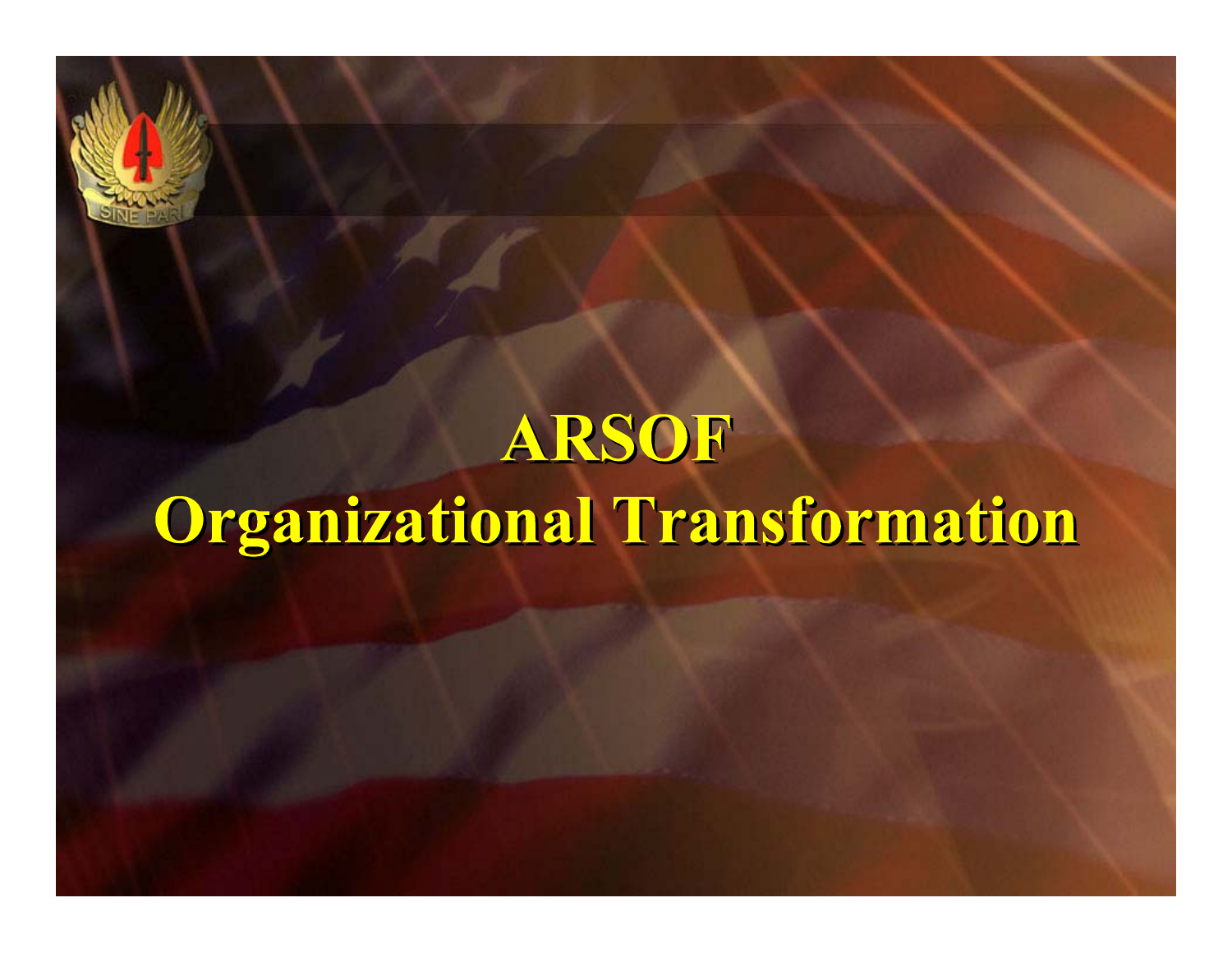### *Compelling Need for ARSOF Growth Compelling Need for ARSOF Growth*

#### • **Defense Planning Guidance**

- **FY 04-09 POM priorities Forward basing, immediately employable and effective combat power improvements, and special attention to rotational base, OPTEMPO, readiness levels, and quality of life issues.**
- • **SOF presence in critical regions;Train allies in the GWOT**
- • **Capability to conduct unilateral sensitive Special Ops**
- • **Field a SOF long-range global strike capability**
- • **Highest priority is to solve Optempo challenge that exists with lowdensity/high-demand (LD/HD) assets**
- • **Identify shortfalls in SOF fixed and rotary wing platforms, C2, training, and mobility/fire support**
- • **Eliminate critical MOS shortages (e.g. pilots and aviation maintenance)**

#### • **OSD (Mr. Rumsfeld), Jan 2002**

- **"...need to increase the total number of Special Forces"**
- • **Army Modernization Plan 2002**
	- **ARSOF serve as the Nation's "global scouts". Army's vision supports significant improvement in people, readiness, and Transformation**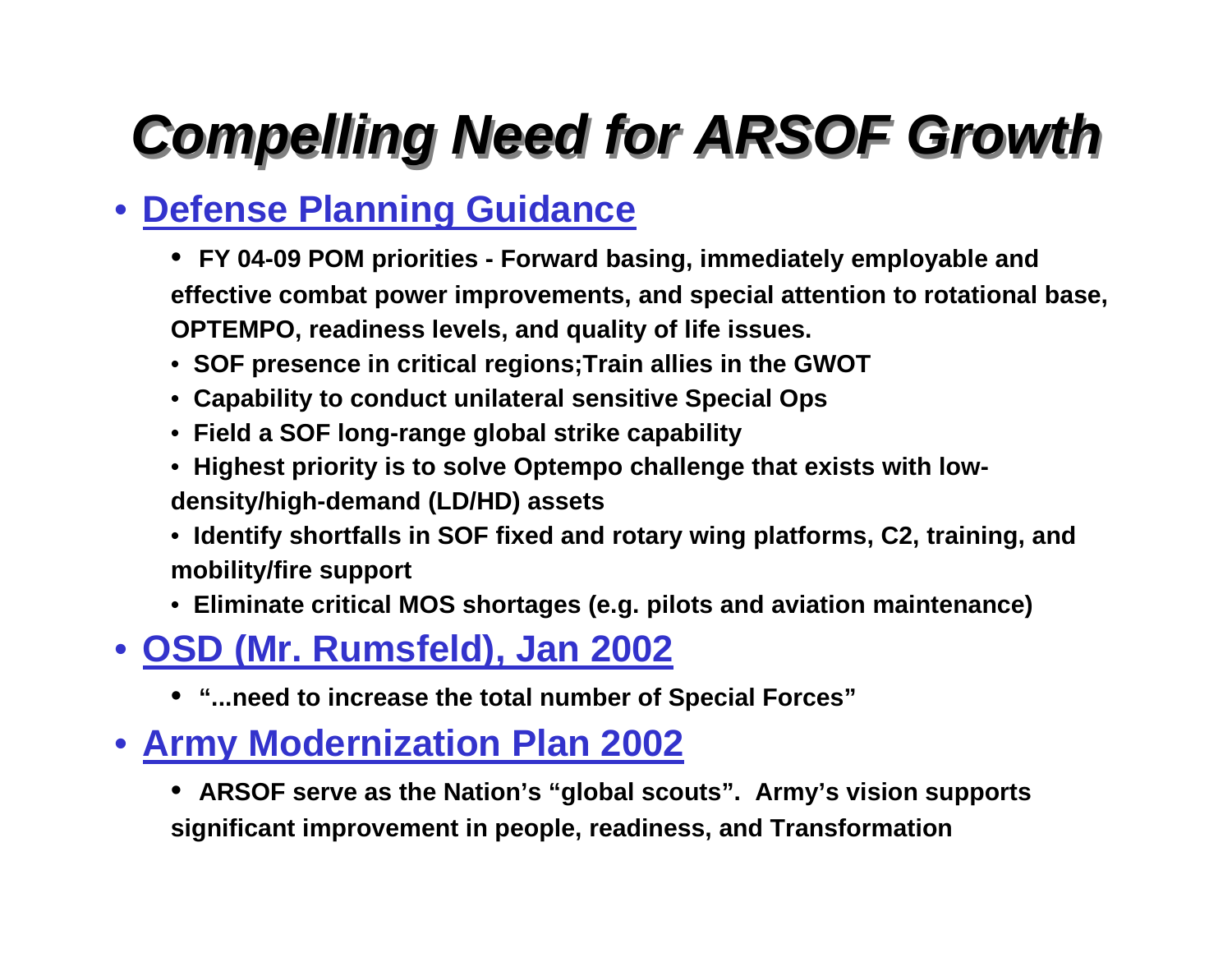*Facts Facts*

• **OEF/OIF and other contingencies continue to highlight persistent ARSOF force structure issues (SOF Institutional Training, SF, MH-47s, CA, SOSCOM…)**

- • **SOCOM Objective Force analysis supports ARSOF growth**
- • **Total Army Analysis 2009 (TAA09) Cycle validated 5,000+ additional ARSOF requirements to support the War on Terrorism (WOT)**
- • **ARSOF must be organizationally structured for current and future WOT requirements**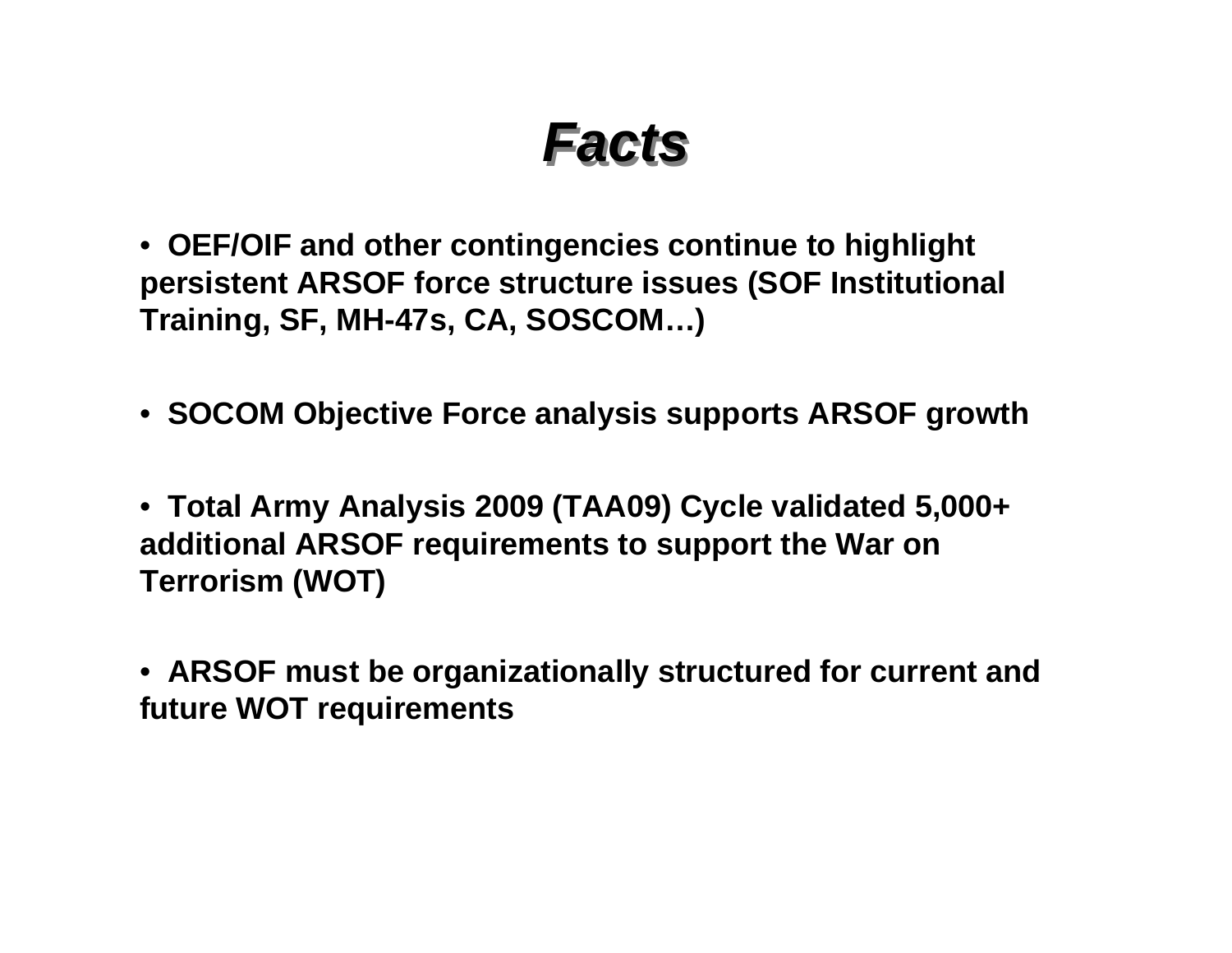*Special Forces Special Forces*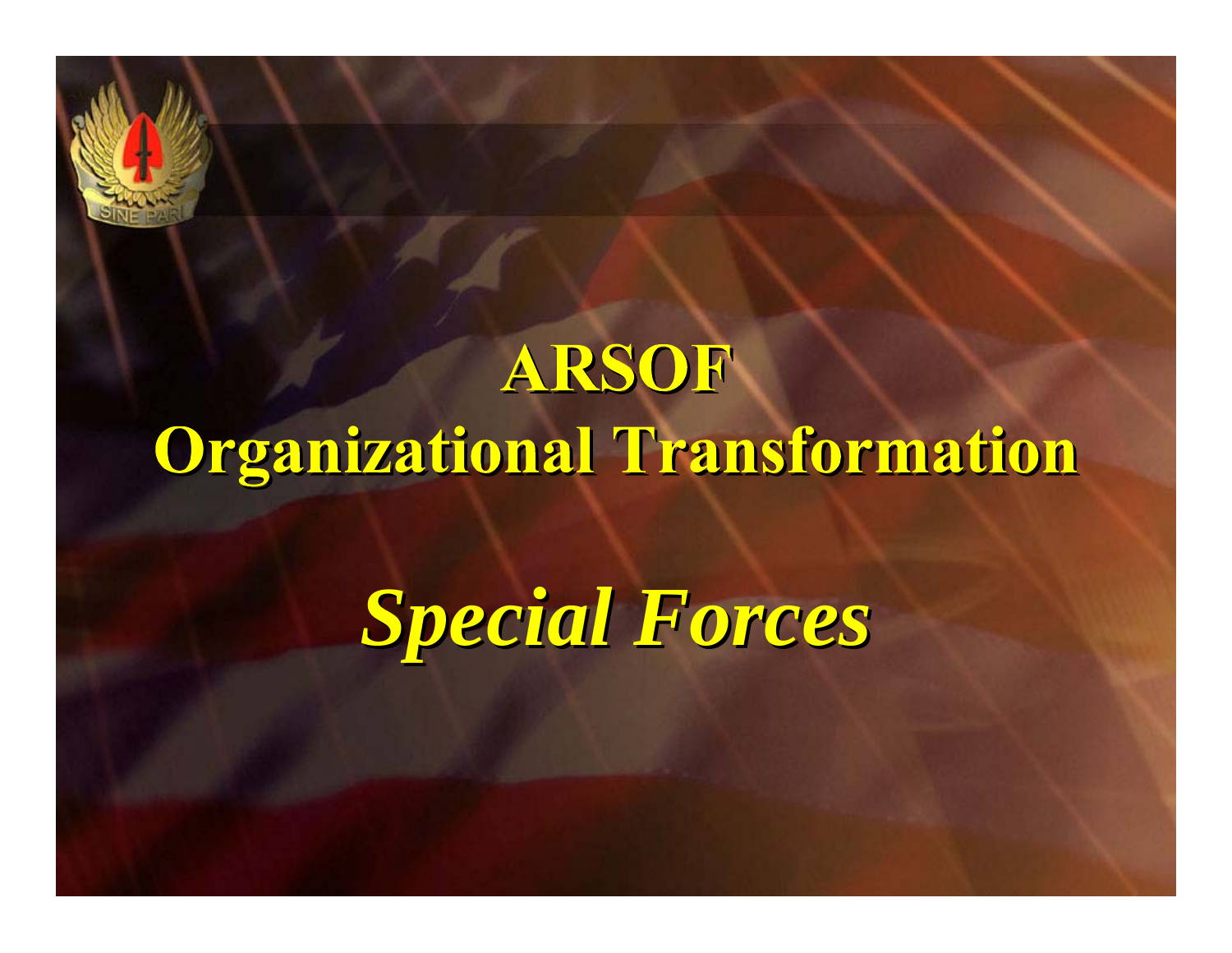#### *Special Forces BAND I Special Forces BAND I*

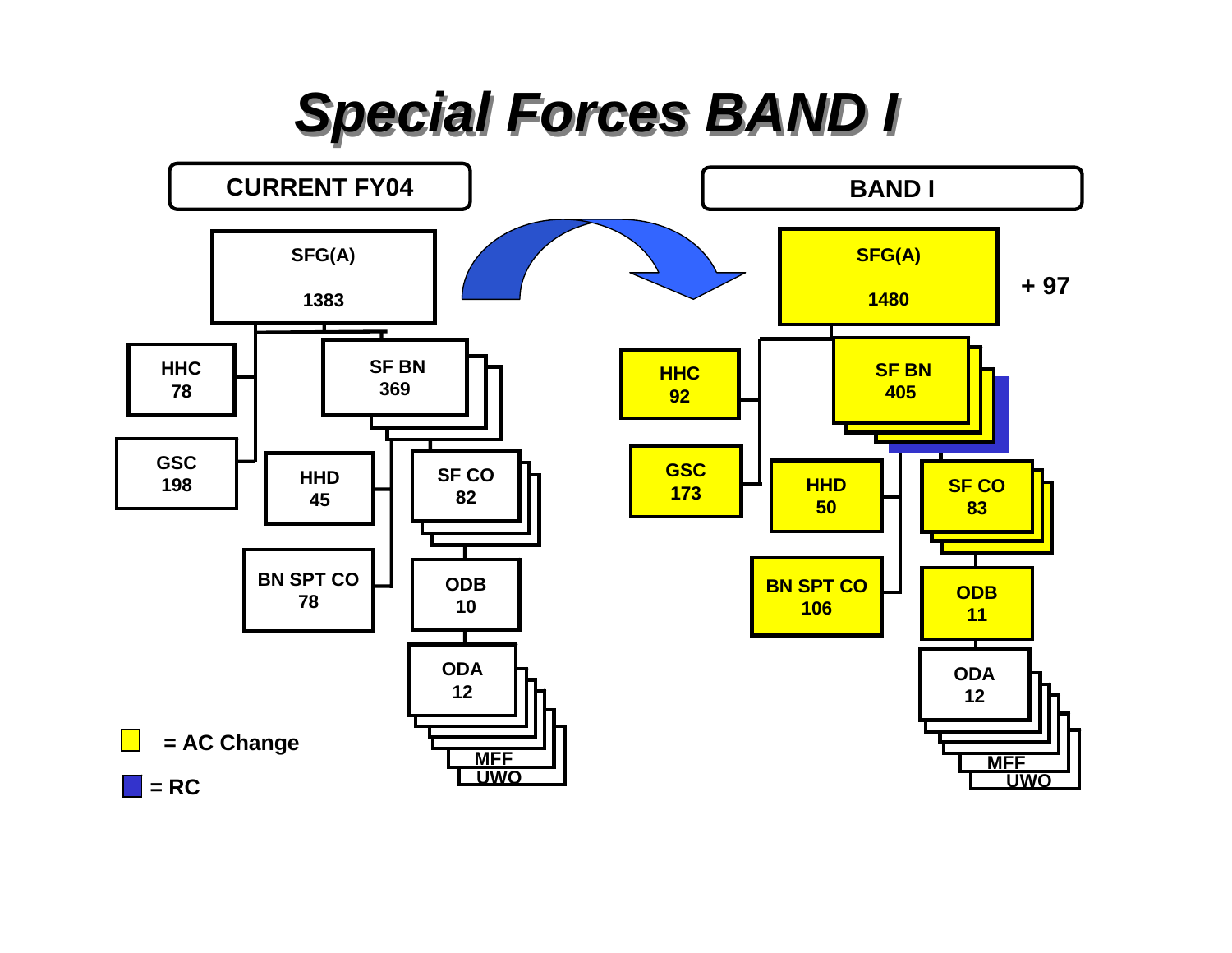*Special Forces BAND II Special Forces BAND II*

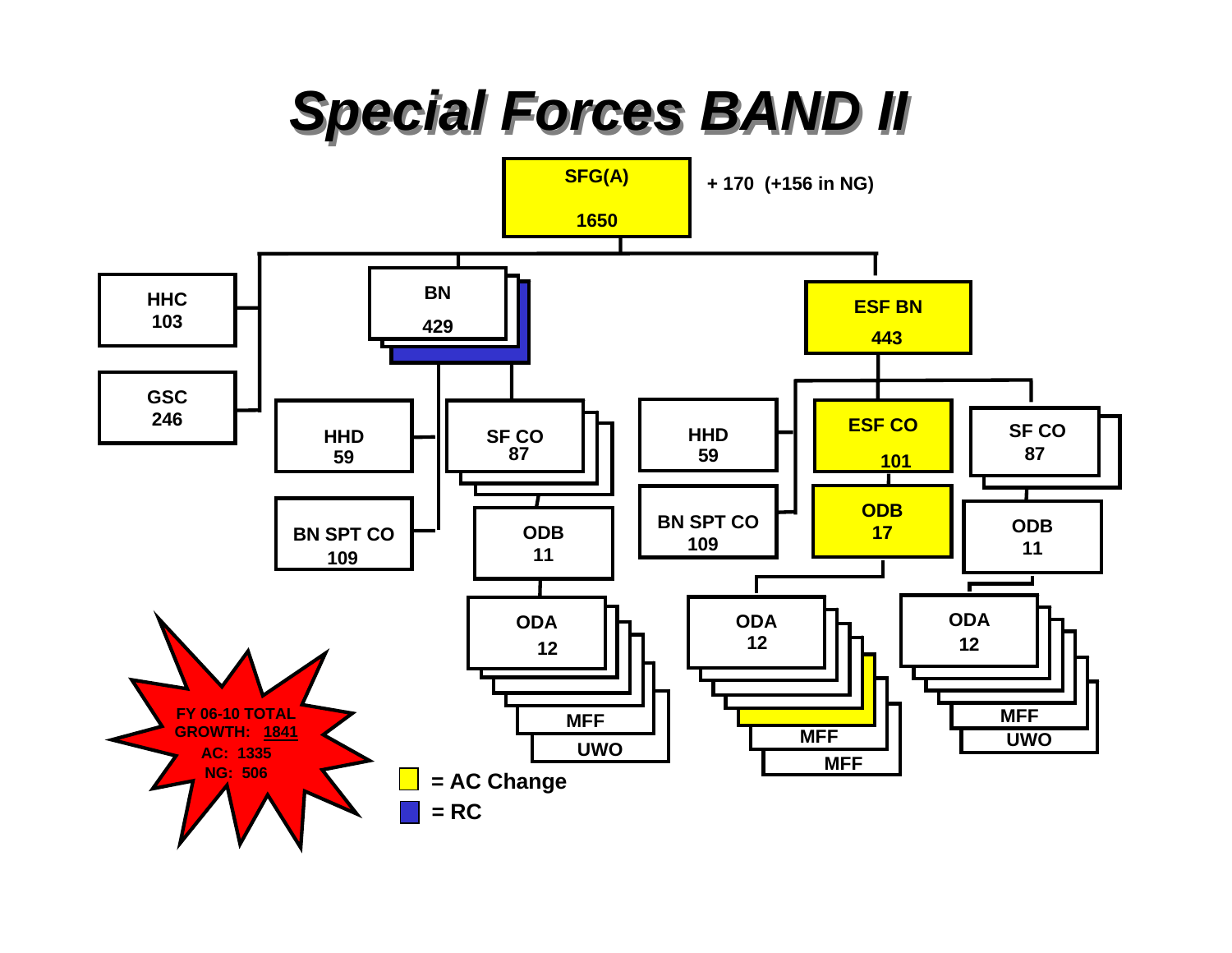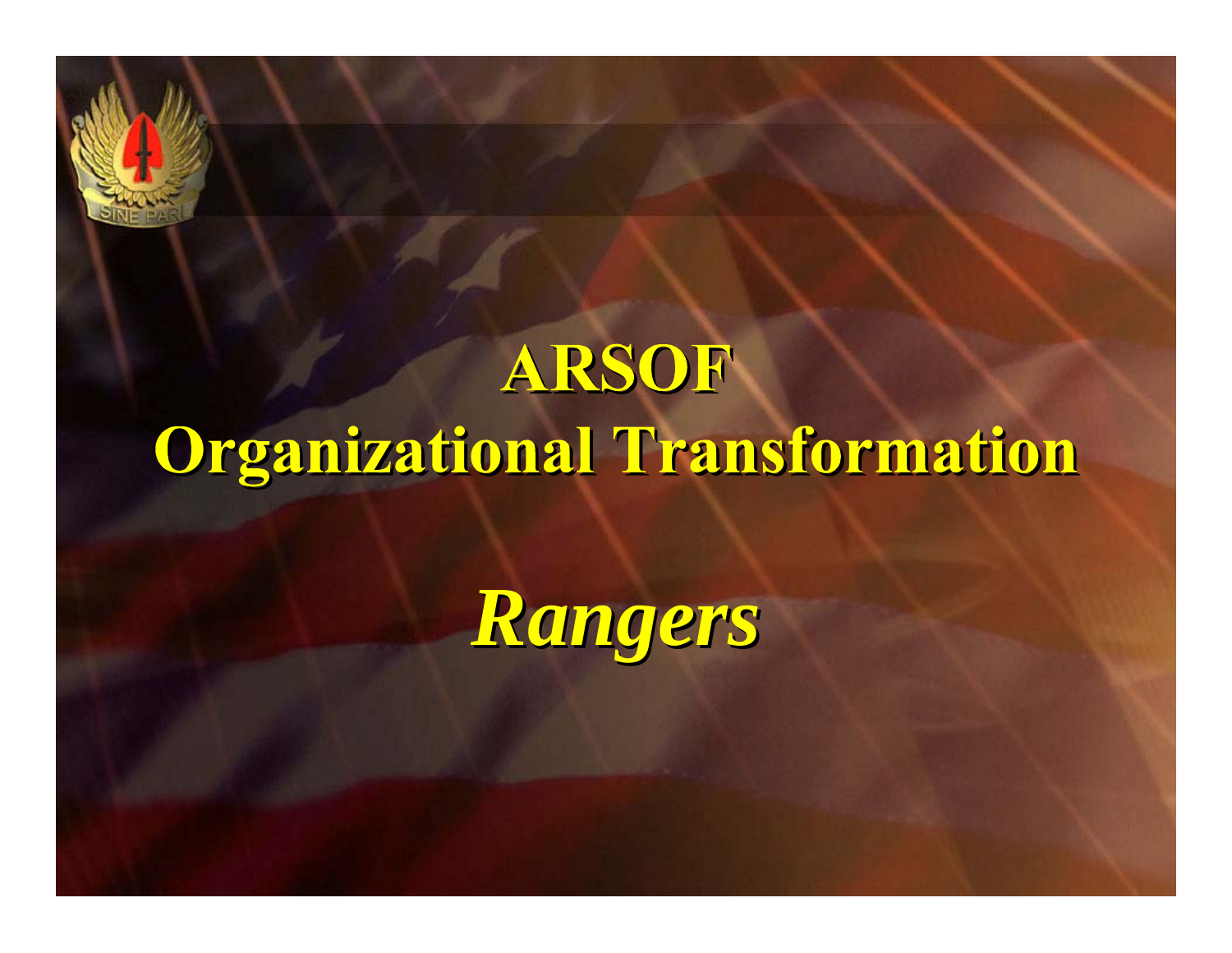### *Command and Control Command and Control*



**Surge C2 Capability Sustained C2 Capability w/ reachback available**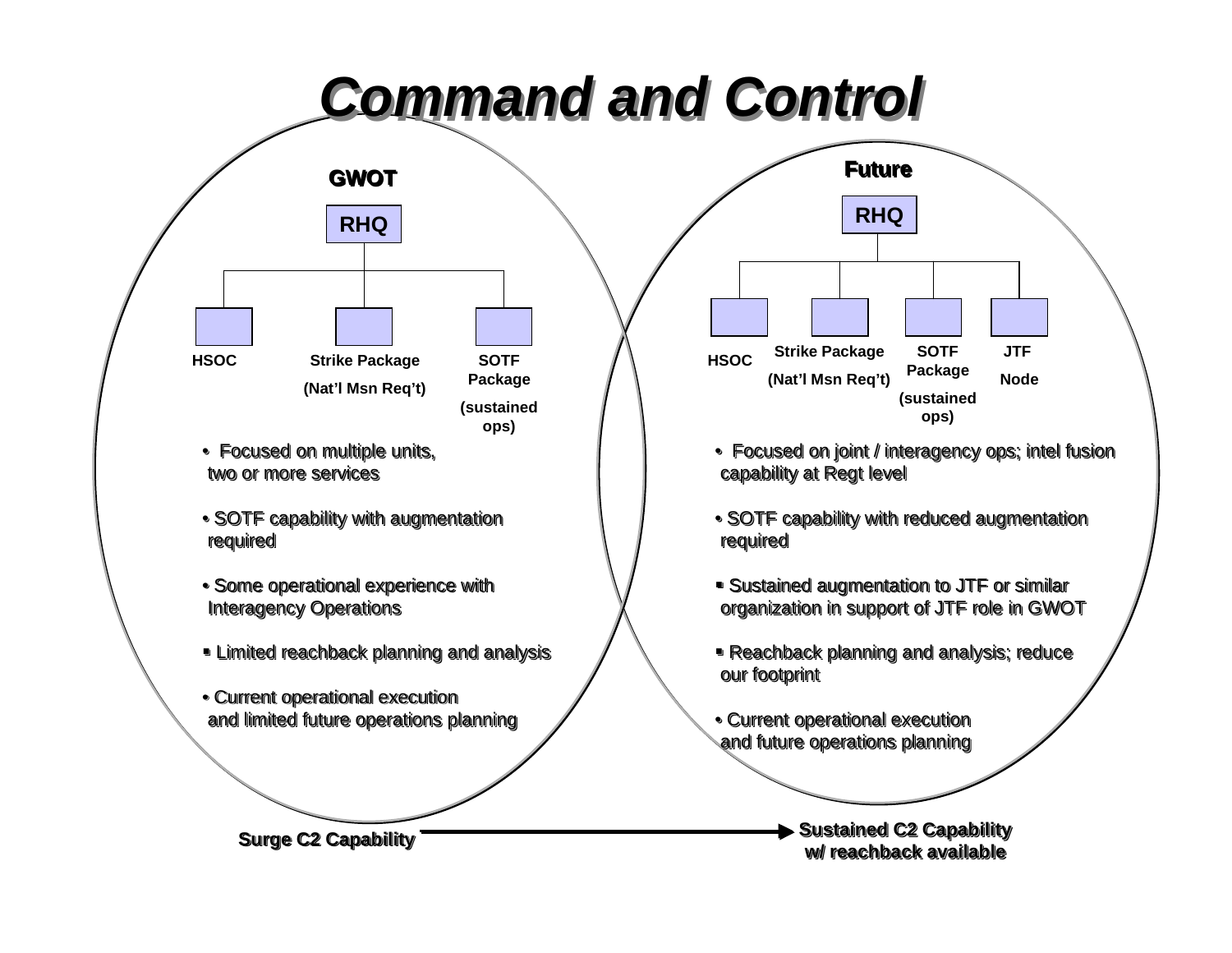# *Special Operations Special Operations Aviation Aviation*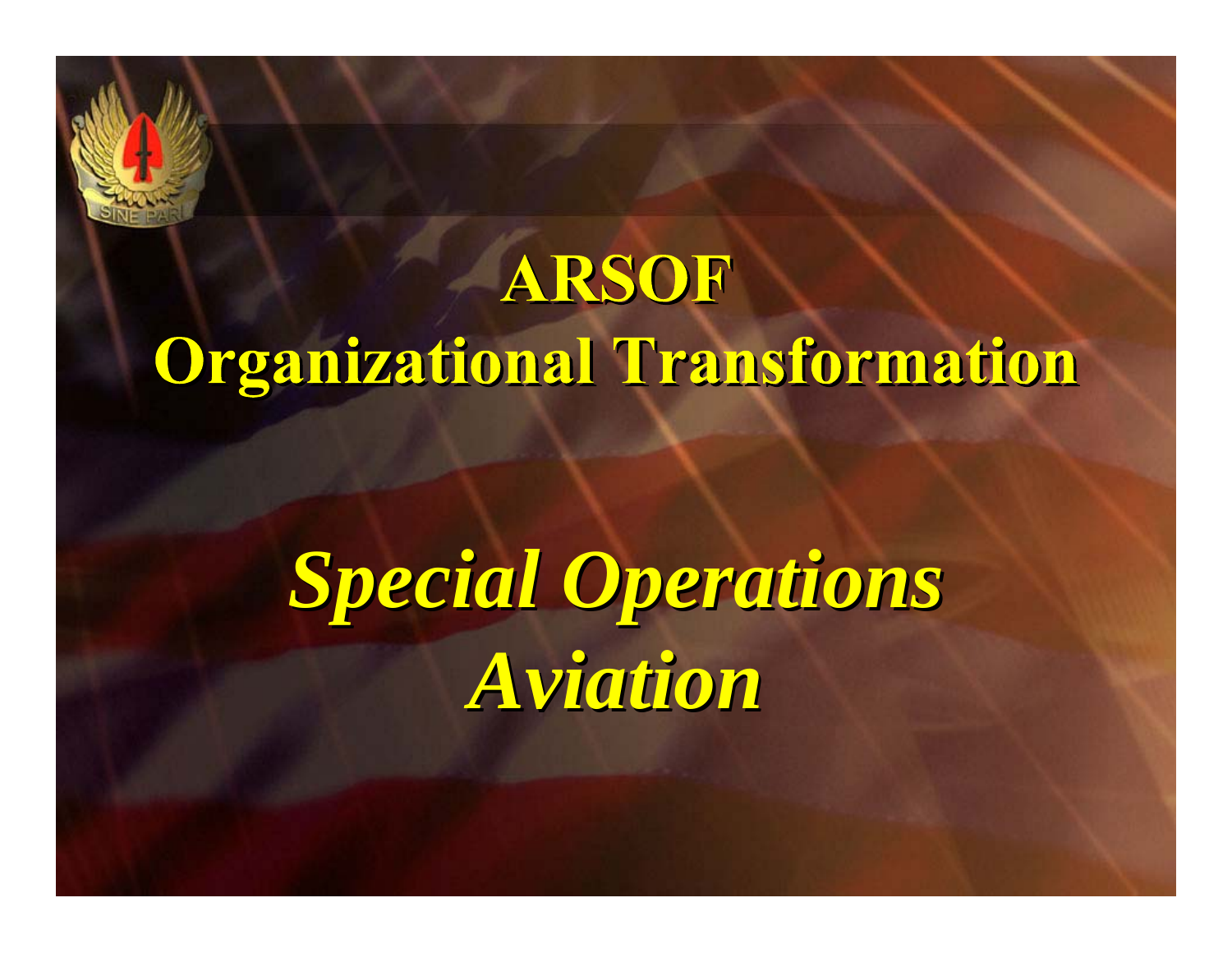### *Current ARSOA Force Current ARSOA Force*

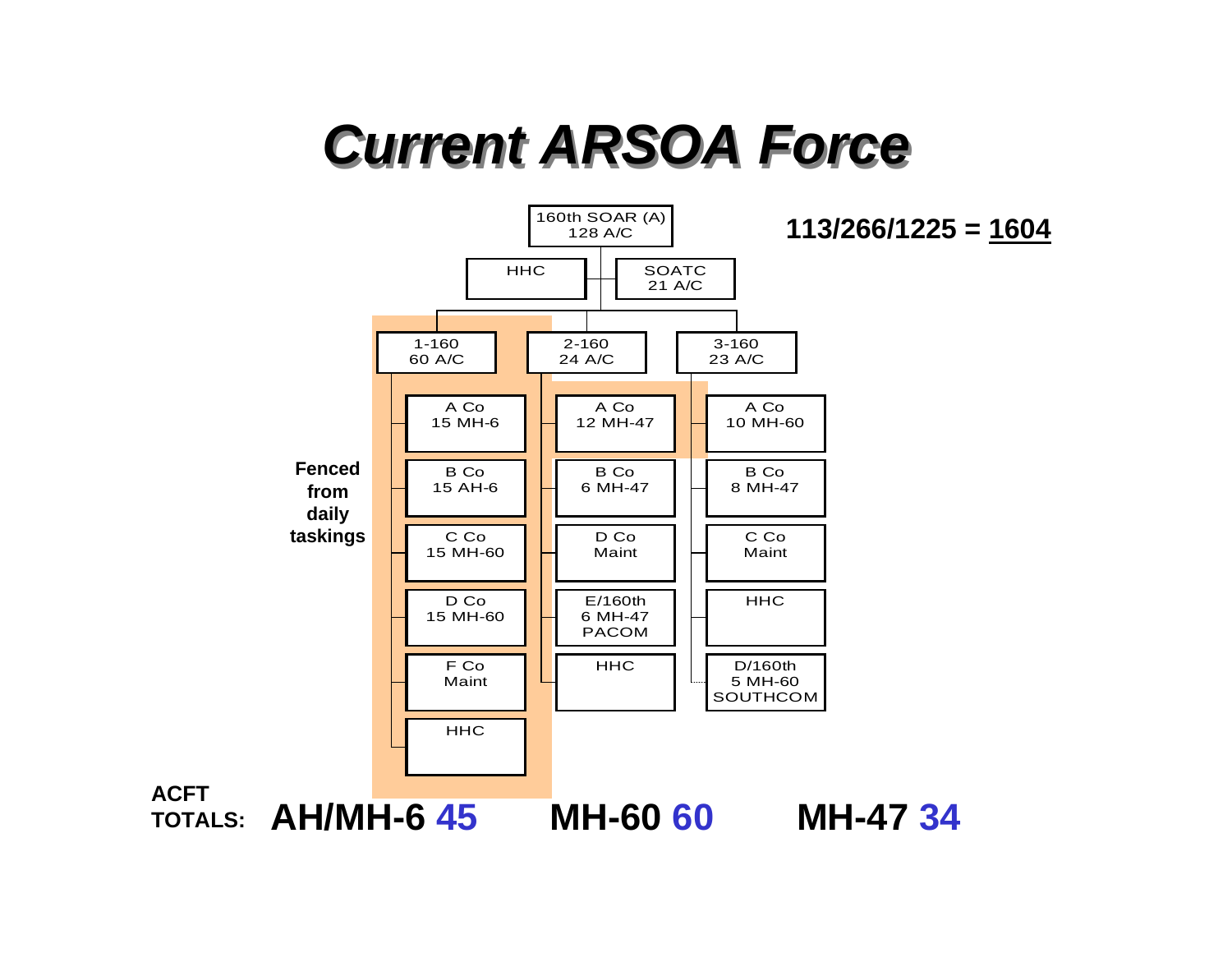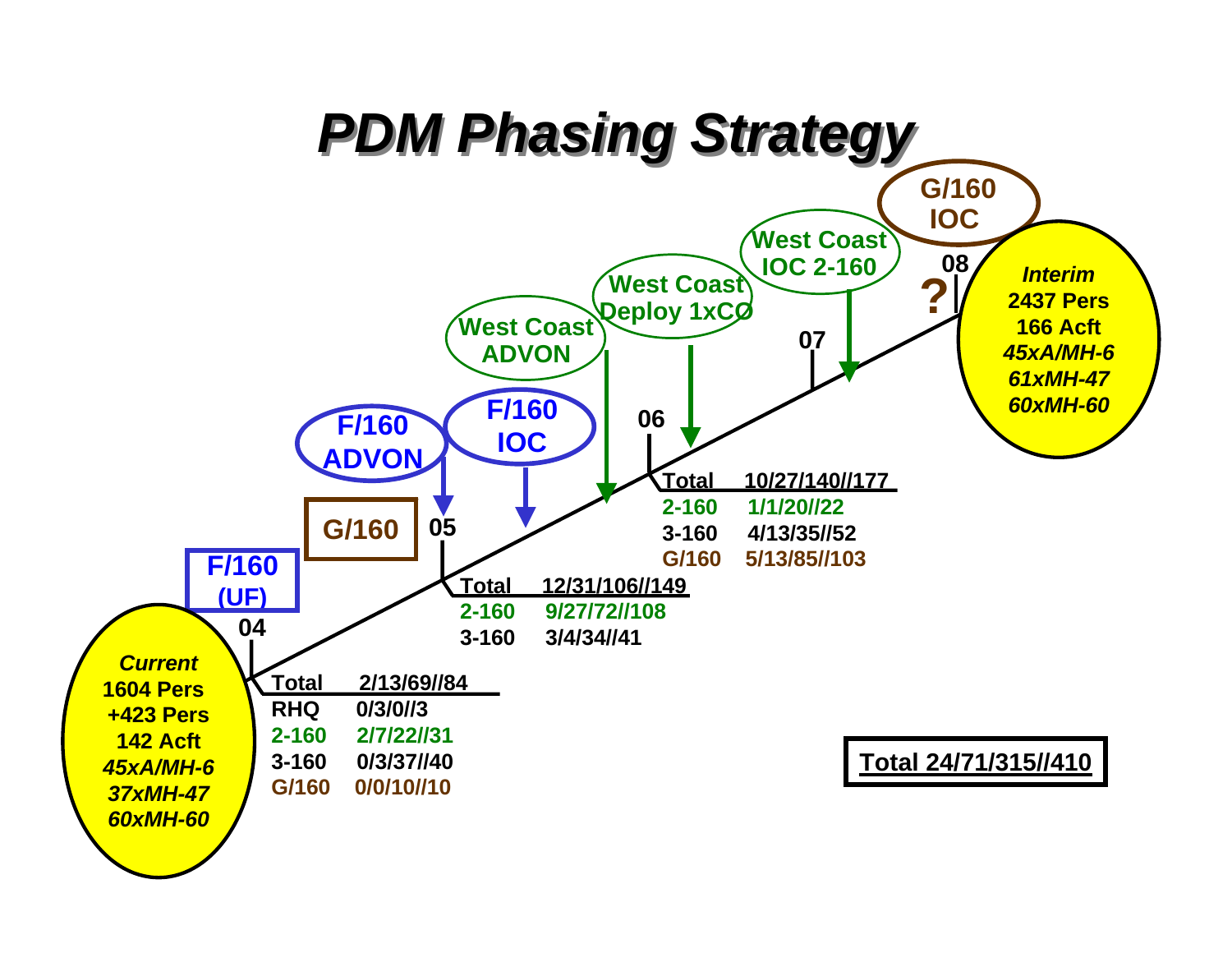#### *ARSOA Objective Force ARSOA Objective Force Phase I Phase I*



**Grand Total 2437**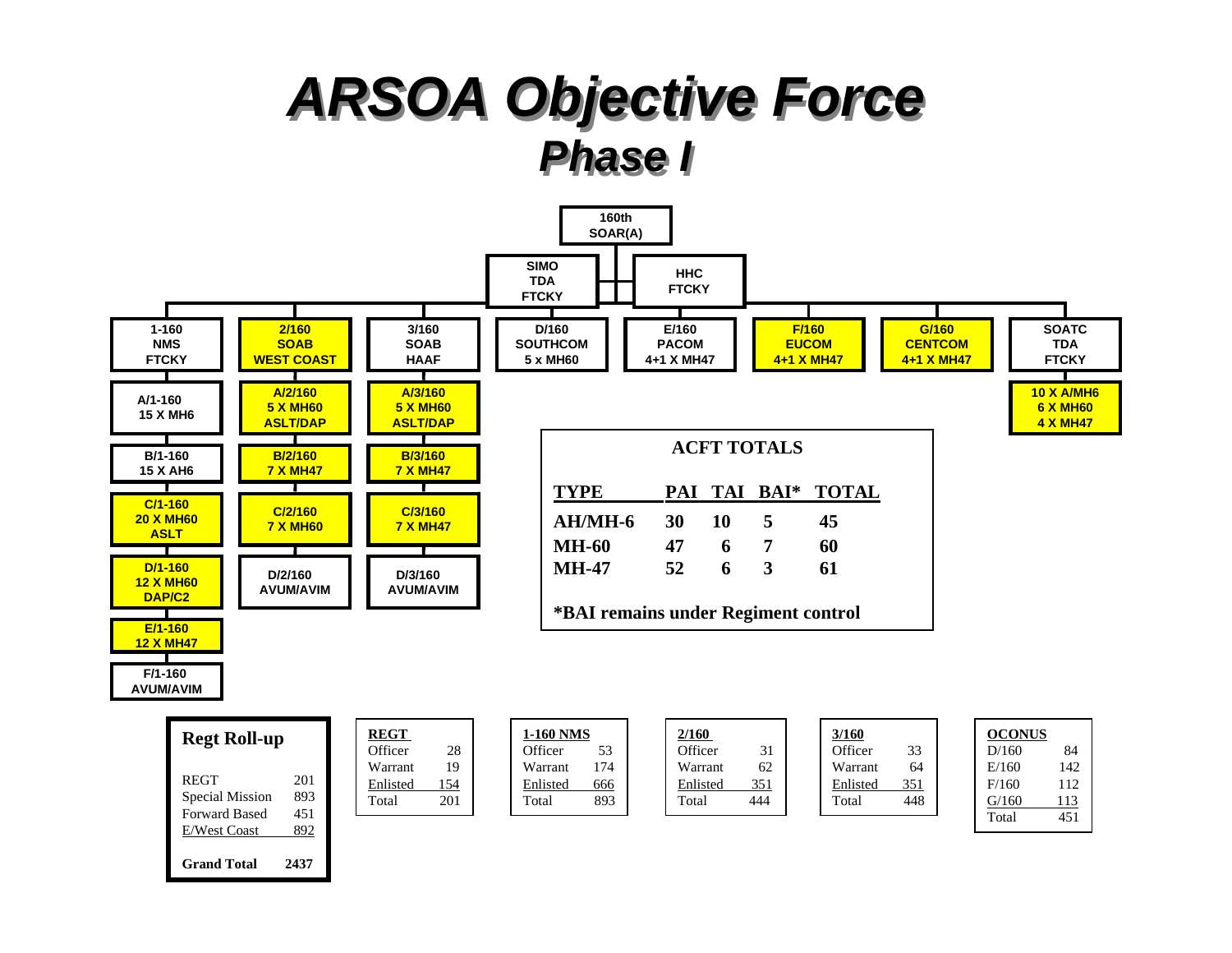*ARSOA Objective Force ARSOA Objective Force*

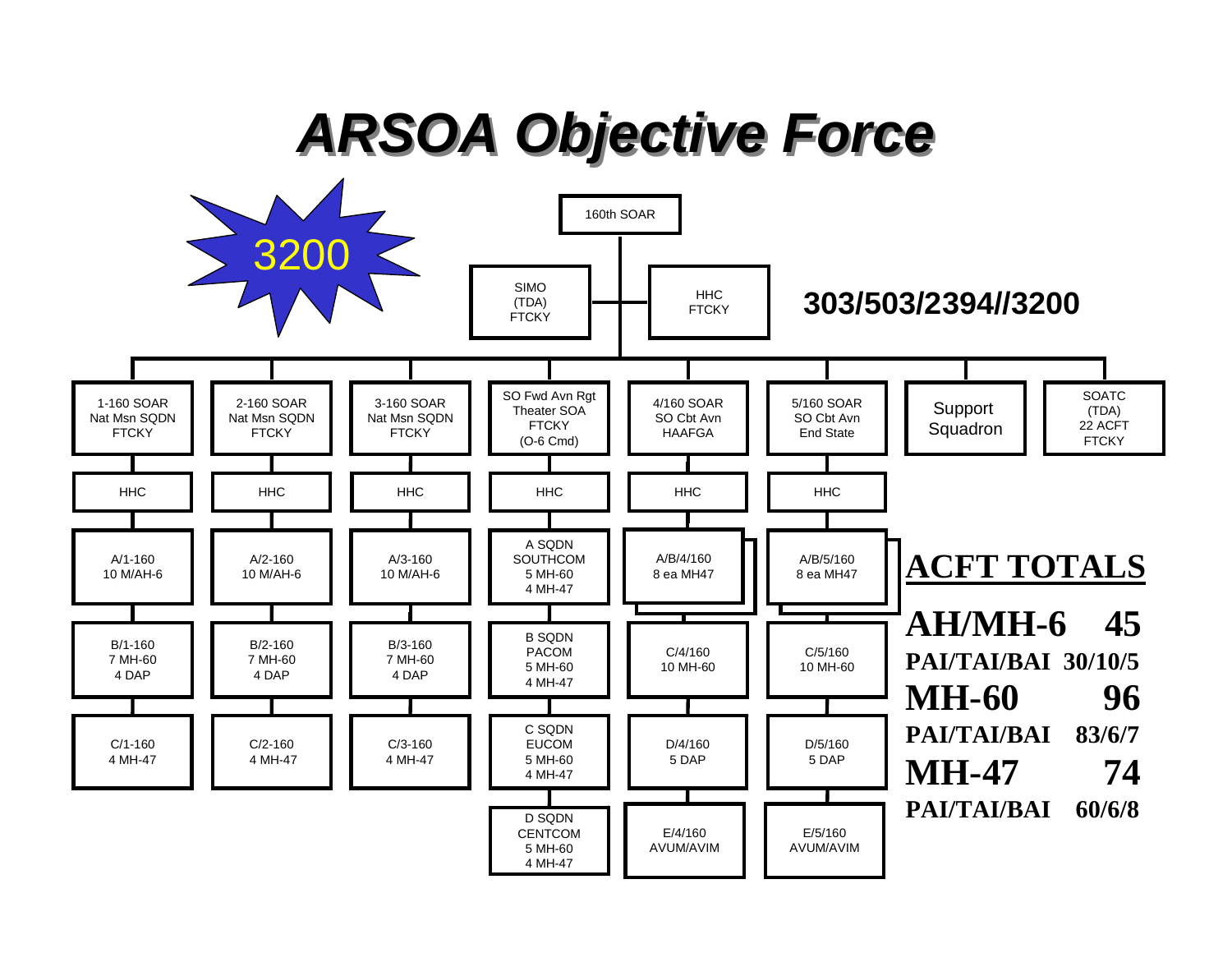# SOF TRUTHS

•*Humans are more important than hardware* •*Humans are more important than hardware* •*Quality is better than Quantity* •*Quality is better than Quantity* •*Special Operations Forces cannot be mass produced* •*Special Operations Forces cannot be mass produced* •*Competent Special Operations Forces cannot be*  •*Competent Special Operations Forces cannot be created after emergencies occur created after emergencies occur*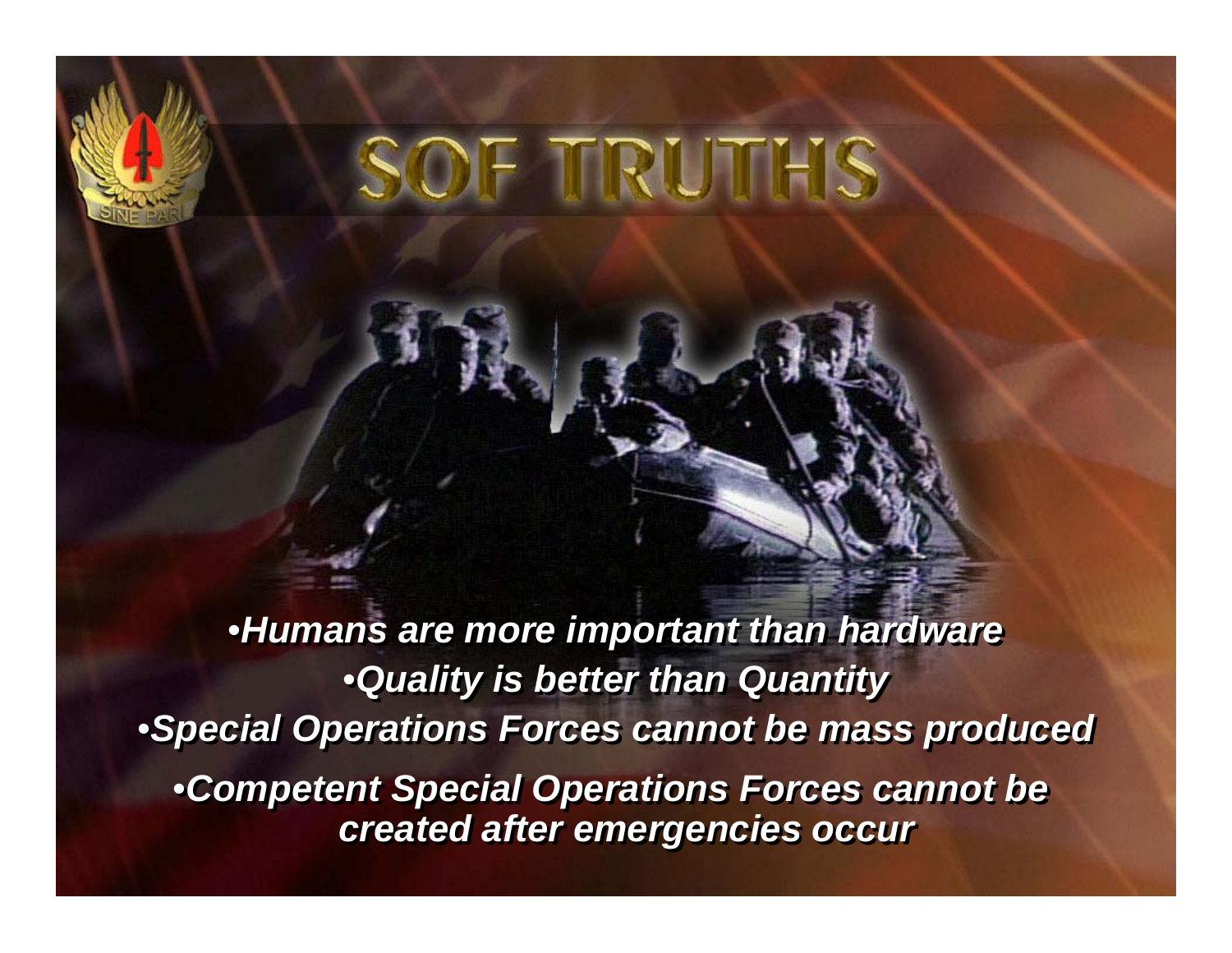#### THE QUIET PROFESSIONALS









of the **United States Army Special Operations Command**